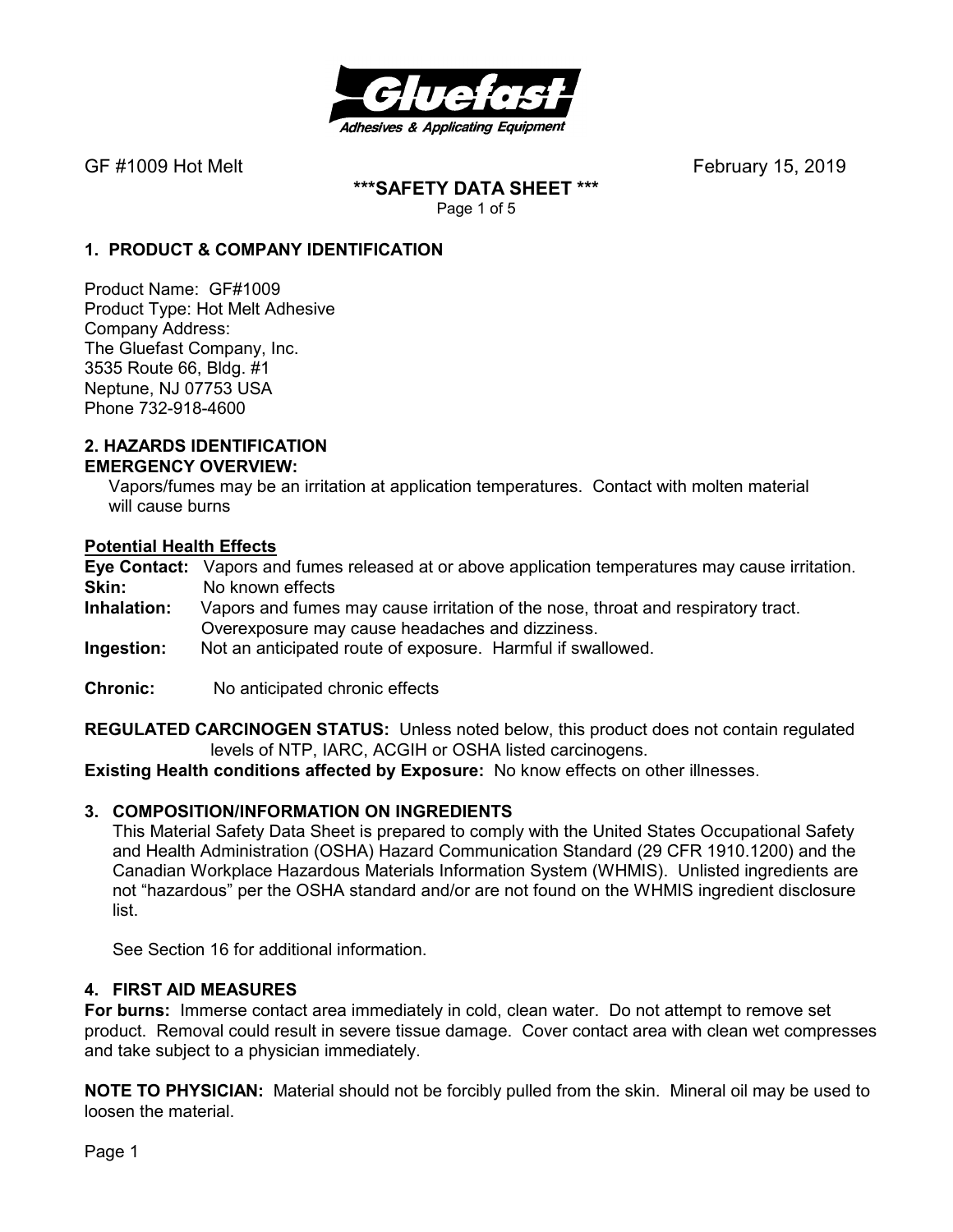

# **\*\*\*SAFETY DATA SHEET \*\*\***

Page 2 of 5

**If vapors inhaled:** Remove subject to fresh air. If breathing is difficult, give oxygen. If not breathing, give artificial respiration. Call a physician if symptoms persist.

**If Ingested:** If person can swallow, give one glass of water or milk. Do not induce vomiting. Get immediate medical attention. Never give anything by mouth to an unconscious person.

# **5. FIRE FIGHTING MEASURES**

 **Flash point/method:** Greater than 400 degrees F / Cleveland (204°C)

 **Upper Explosive Limit/Lower Explosive Limit:** Not Applicable

 **Auto-ignition Temperature:** Not Applicable

 **Appropriate Extinguishers:** Carbon dioxide, dry chemical, chemical foam, or water fog. Using a direct, straight water stream may tend to spread a fire.

 **Special Fire Fighting Procedures:** Avoid using direct straight water stream on molten material to reduce splattering and spreading of the fire.

 **Unusual Fire and Explosion Hazards:** None known.

 **Hazardous Combustion product:** Incomplete combustion can yield low molecular weight hydrocarbons, carbon monoxide.

# **6. ACCIDENTAL RELEASE MEASURES**

 **Spill or leak procedures:** Allow to solidify at room temperature, scrape up and place in disposal container.

# **7. HANDLING AND STORAGE**

Consult the Technical Data Sheet for specific storage instructions.

# **8. EXPOSURE CONTROLS/PERSONAL PROTECTION**

**Eye protection:** Wear safety glasses to reduce the potential for eye contact; a face shield is appropriate if splashing is likely. Have eyewashes available where eye contact can occur.

**Skin protection:** At elevated temperatures prevent contact by wearing thermally protective gloves and a long sleeved shirt. Provide a cold water source for burn treatment.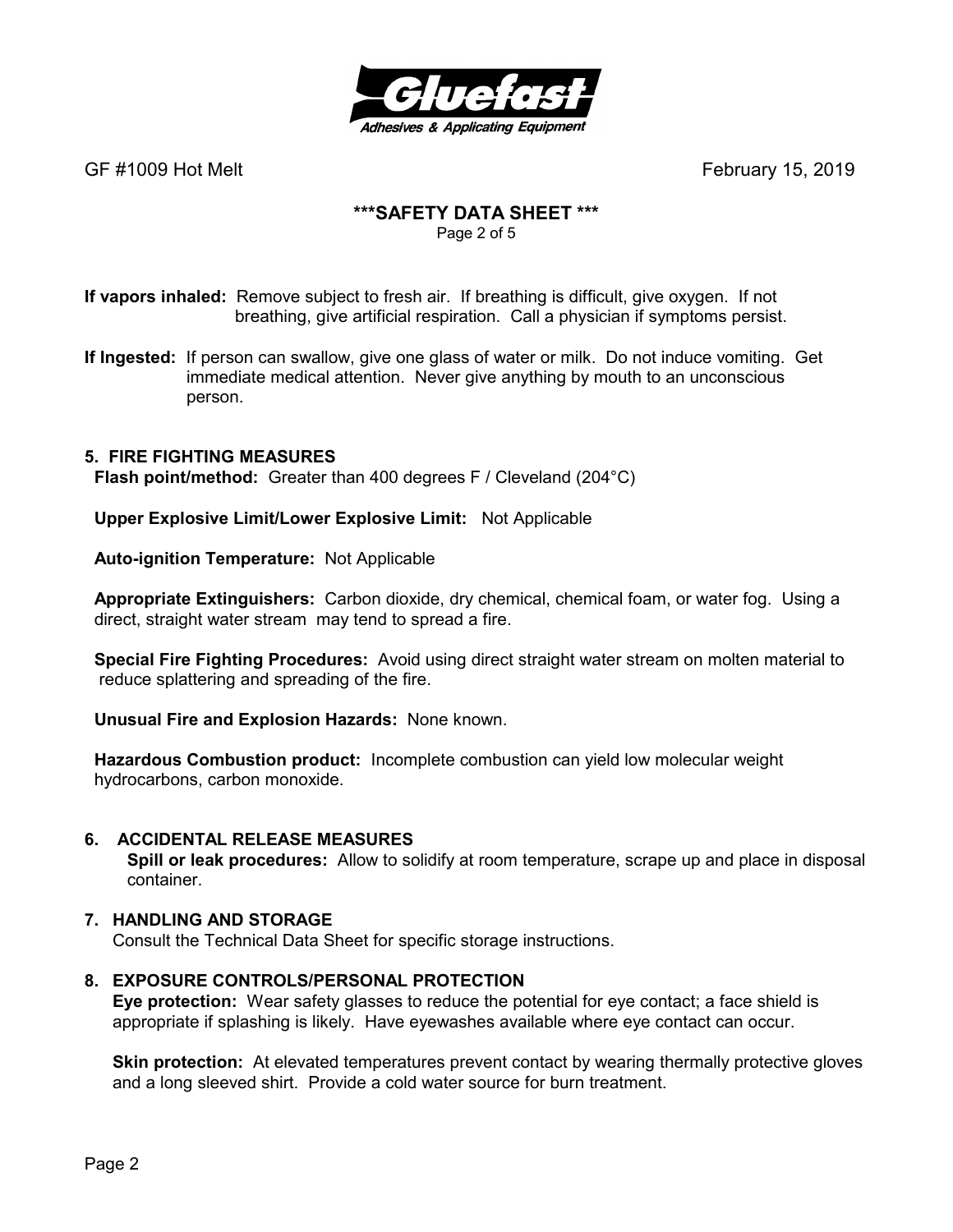

# **\*\*\*SAFETY DATA SHEET \*\*\***  Page 3 of 5

**Respiratory Protection:** Not normally required.Use NIOSH/MSHA approved respirator if conditions warrant.

**Ventilation:** Hot melts should be used with good ventilation. At the application temperature use of local exhaust over the pre-melting reservoir is encouraged.

# **9. PHYSICAL AND CHEMICAL PROPERTIES**

| <b>Physical state:</b>                   | Solid (as supplied)                                                                                                                                                                                                                                                 |
|------------------------------------------|---------------------------------------------------------------------------------------------------------------------------------------------------------------------------------------------------------------------------------------------------------------------|
| Color:                                   | Amber                                                                                                                                                                                                                                                               |
| Odor:                                    | Slight Odor                                                                                                                                                                                                                                                         |
| <b>Specific gravity:</b>                 | Not established                                                                                                                                                                                                                                                     |
| % Solids by Weight                       | 100 %                                                                                                                                                                                                                                                               |
| pH:                                      | Not applicable (as supplied)                                                                                                                                                                                                                                        |
| <b>Boiling Range:</b>                    | Not applicable (as supplied)                                                                                                                                                                                                                                        |
| <b>Melting Point:</b>                    | 170-175°F                                                                                                                                                                                                                                                           |
| <b>Vapor Pressure:</b>                   | Not established                                                                                                                                                                                                                                                     |
| Vapor density:                           | Not applicable                                                                                                                                                                                                                                                      |
| <b>Evaporation rate:</b>                 | Not applicable                                                                                                                                                                                                                                                      |
| <b>Water/Oil Partition coefficient</b>   | Not established                                                                                                                                                                                                                                                     |
| <b>VOC content:</b>                      | No levels of volatile organic compound emissions are<br>expected at ambient temperature and pressure. Low<br>molecular weight hydrocarbons may be emitted at<br>application temperature. Emissions data is best<br>developed by monitoring actual plant conditions. |
| <b>10. STABILITY AND REACTIVITY DATA</b> |                                                                                                                                                                                                                                                                     |
| Stability:                               | Stable                                                                                                                                                                                                                                                              |
| Incompatibility                          | Not established                                                                                                                                                                                                                                                     |
| <b>Hazardous Decomposition:</b>          | Not established                                                                                                                                                                                                                                                     |
| <b>Hazardous Polymerization:</b>         | Will not occur.                                                                                                                                                                                                                                                     |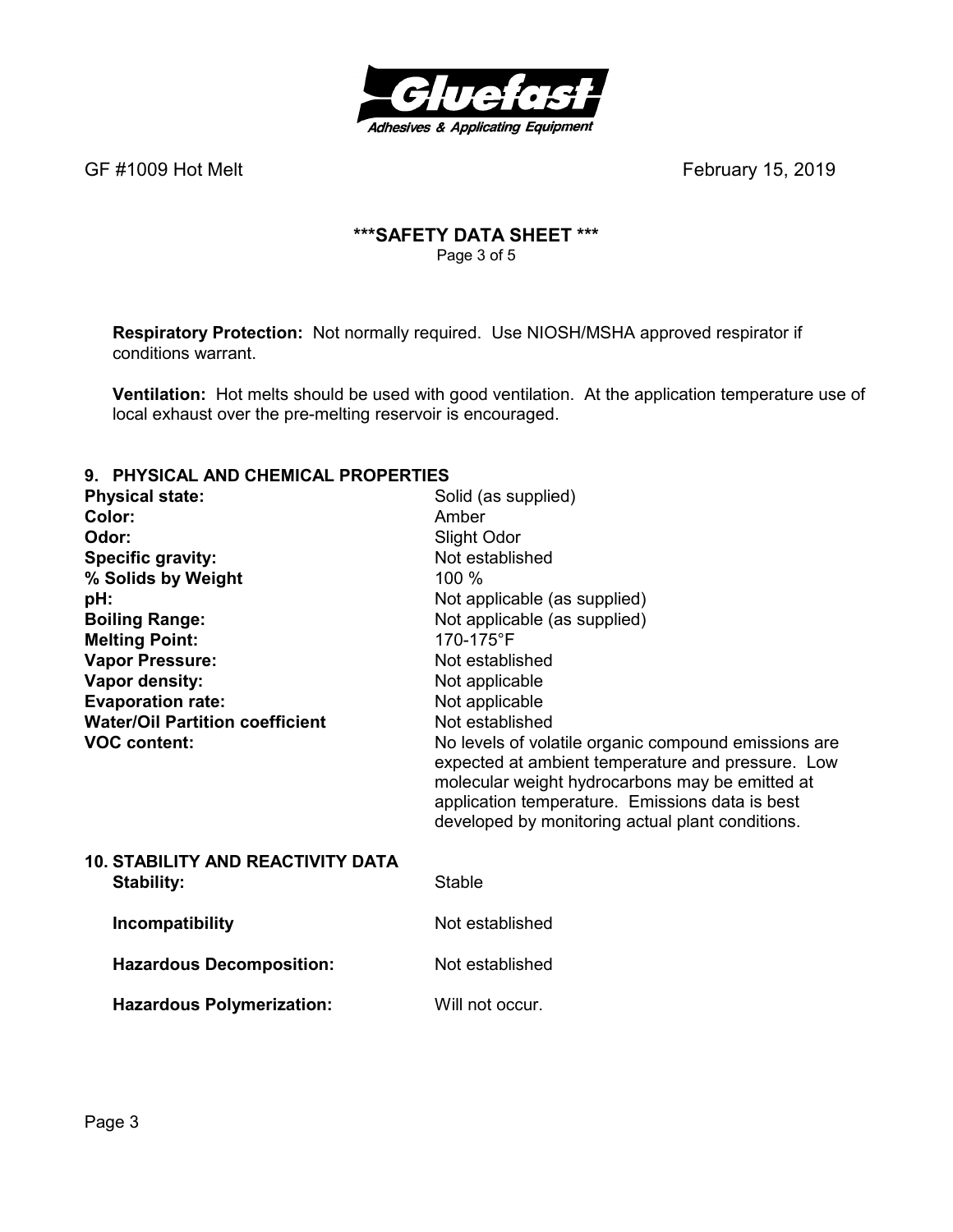

# **\*\*\*SAFETY DATA SHEET \*\*\***  Page 4 of 5

#### **11. TOXICOLOGICAL INFORMATION**  No data available

# **12. ECOLOGICAL INFORMATION**

No data available

# **13. DISPOSAL CONSIDERATIONS**

**To the best of our knowledge, this product does not meet the definition of hazardous waste under the U.S. EPA Hazardous Waste Regulation 40 CFR 261. Dispose of in an approved landfill. Consult your state, local or provincial authorities and your local waste vendor for more restrictive requirements.** 

# **14. TRANSPORT INFORMATION**

UNITED STATES DEPARTMENT OF TRANSPORTATION (DOT)

Dot Proper Shipping Name: NOT REGULATED

 It is our opinion that the information provided here may be used to transport this product in compliance with Canadian Transportation of Dangerous Goods.